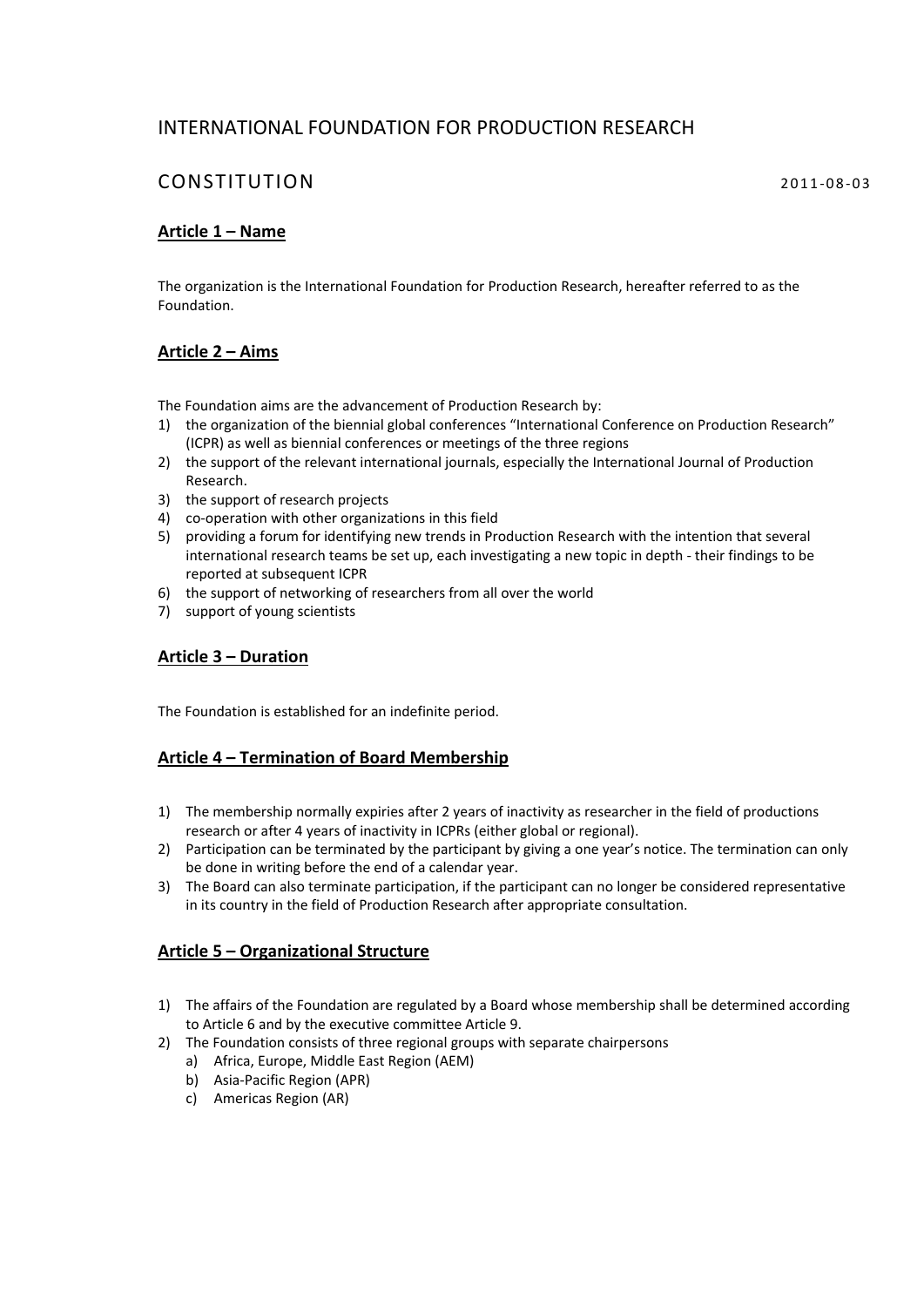## **Article 6 – Board**

- 1) The Foundation aims to have two representatives of each country relevant in production research as Board member.
- 2) Each Board member may recommend representatives of countries to the chairperson of the region.
- 3) The regions decide on the recommendation of a candidate to the Board.
- 4) The voting rights on the Board are defined as one vote per member. The decision to invite an individual participant to become a Board member is taken with an absolute majority of the registered voters present.
- 5) The Editor of the International Journal of Production Research will normally be invited to serve as a member of the Board.
- 6) IFPR Fellows serve as a member of the Board.
- 7) There is no membership fee to be paid to the foundation and members of the Board do not enter into any other financial obligation.

## **Article 7 – Board Authority**

- 1) The Board meets at least once every two years, during the biennial conference in the country where the conference is held and sufficient voters. The Executive Committee (Article 9) can call additional Board meetings at appropriate locations with sufficient notice. The Board members will be convoked in writing.
- 2) The Board can also make decisions without meeting, under the condition that relative proposals have been sent to all Board members, that all Board members have given their vote in writing, and that no Board member has objected to this mode of decision making.

#### **Article 8 – Conference Locations**

During each biennial conference the Board decides where future conferences will be held. It is aspired to alternate between the three regions.

#### **Article 9 – Executive Committee**

- 1) In general the Executive Committee follows the decision of the Board.
- 2) The Executive Committee consists of the following persons elected by the Board members
	- a) The President (elected for two years)
	- b) The Secretary General (at the same time president elect, elected for two years)
	- c) The Past President (serving in the executive committee for two years)
	- d) The chairpersons of the three regions AEM, APR, AR (the regions may decide on the legislative period independently)
	- e) The Organizer of the next ICPR (active for two years, elected at the Board Meeting)
- 3) Such other persons as the Board thinks suitable to serve.
- 4) The President and the Secretary are authorized to represent the Foundation in law and otherwise.
- 5) The President and the Secretary are responsible for the affairs of the Foundation.
- 6) The Executive Committee meets when so determined by a majority of its members.
- 7) The membership of the Executive Committee normally expires after two years at the time of the next biennial Board Meeting or when membership on the Board ends, if that is earlier. Replacements for unexpired terms may be made by the President.

## **Article 10 – Voting**

Unless otherwise specified in this Constitution, the Board and the Executive Committee make decisions by absolute majority of registered voters present. Abstentions are not registered as votes.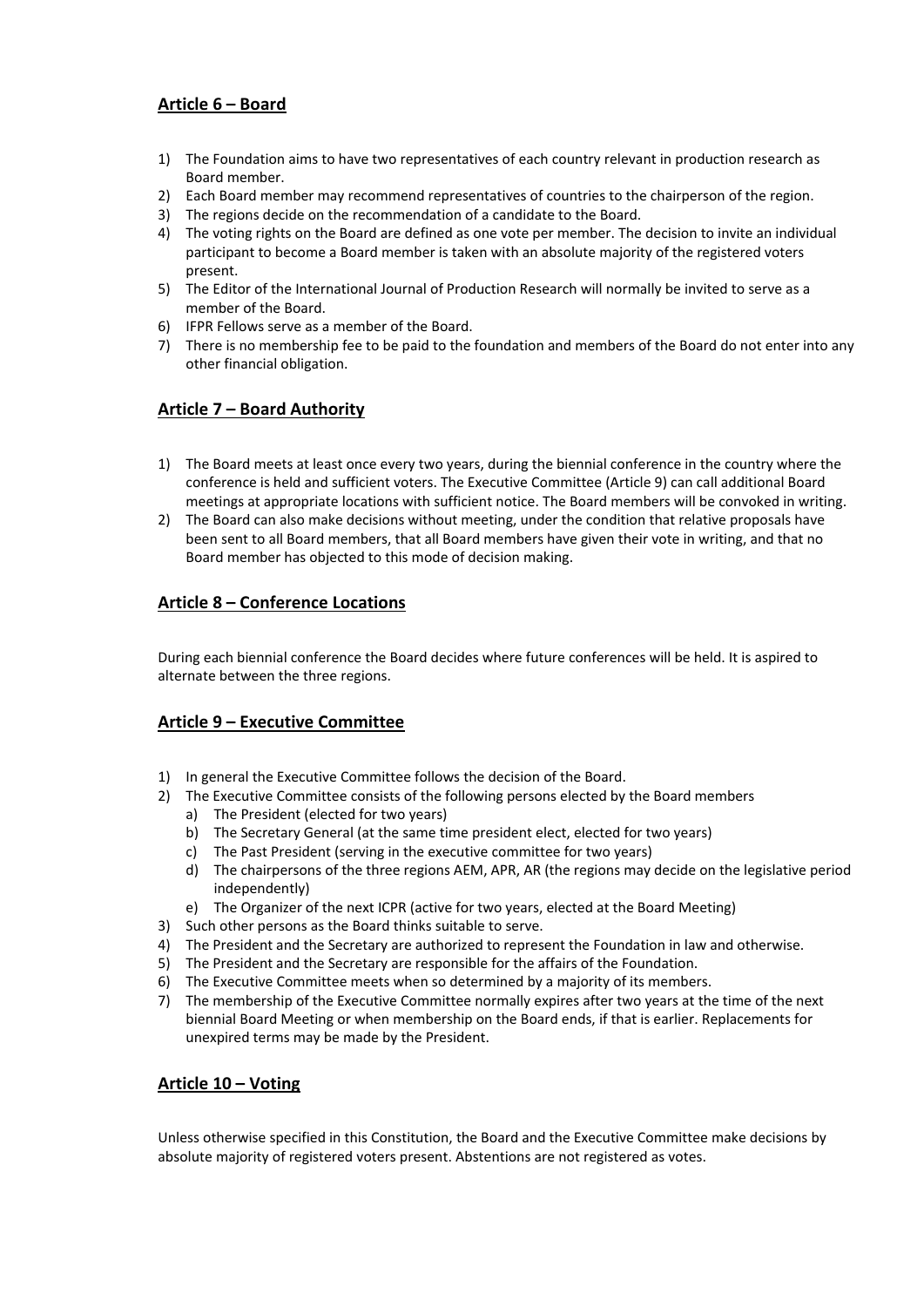## **Article 11 – Modifications of the Constitution and Dissolution**

The Board can decide to modify the Constitution or to dissolve the Foundation. Three quarters of the registered voters are required to do so.

#### **Article 12 – Proxy**

In all meetings of the Board, but not in those of the Executive Committee, a member of the Board can replace himself/herself by a written proxy.

#### **Article 13 – Bylaws**

The Board is entitled to lay down Bylaws with a view to the carrying into effect of this Constitution, and can modify the Bylaws. The Bylaws may not be in contravention of the Constitution.

#### **Article 14 – Fellowship**

The Board may elect members or former members who have been outstandingly active and committed to the foundations aims as fellows.